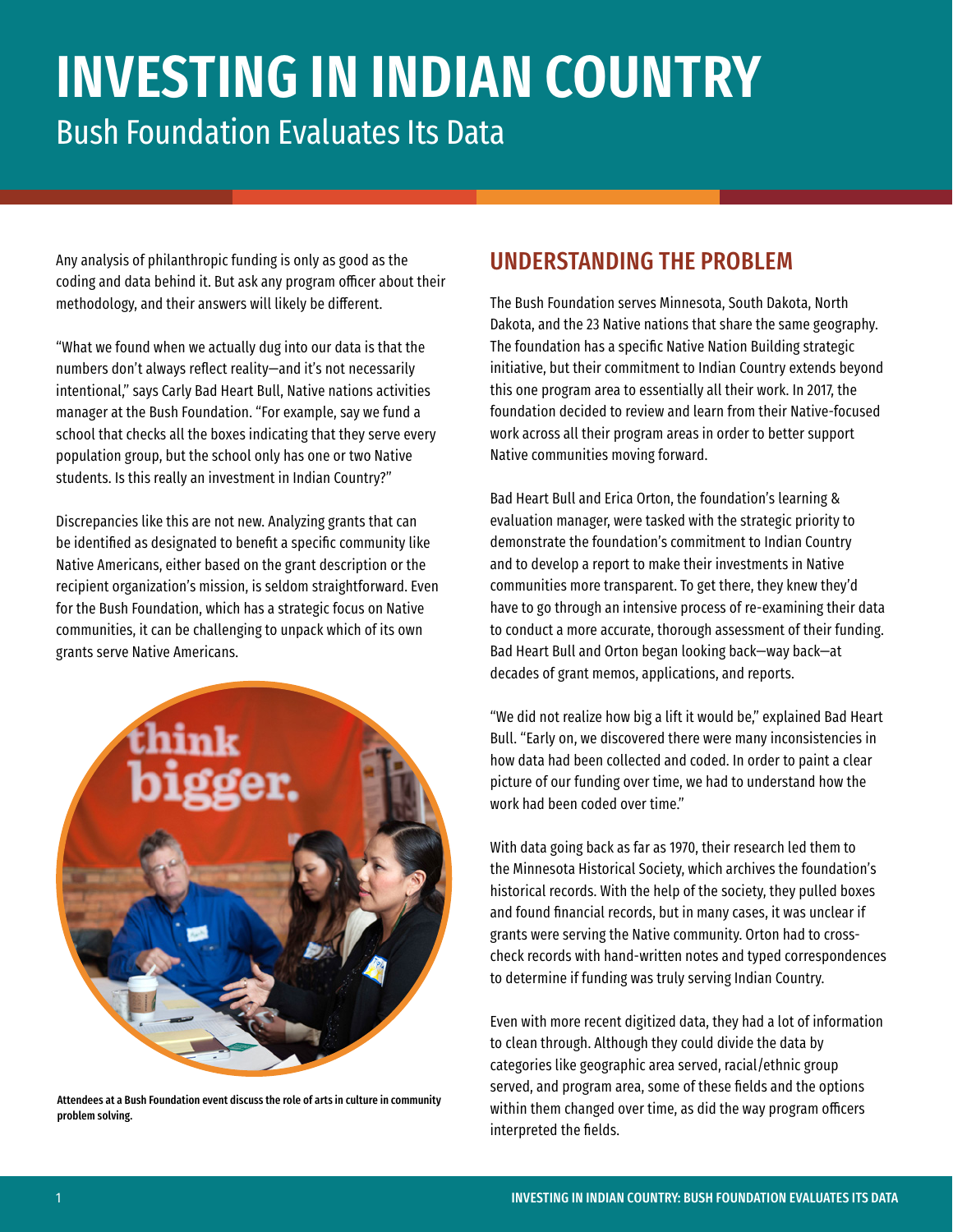Looking to the past was an important step for the Bush Foundation to establish an understanding of how to move forward, smarter. "We went in knowing the older data might not be as clean, but we found that even in recent years there were inconsistencies stemming from differences in understanding and interpreting codes or due to staff turnover. While we expected to see issues historically, it also brought up a lot of insights about our current coding," shared Orton.

#### DEFINING INTENTIONALITY

Looking at all the years of data together, Bad Heart Bull and Orton had to make a lot of judgment calls regarding intentional giving. They decided they would not just accept how something had been coded but would instead gather as much information as possible to decide if a grant was serving Native communities. They checked the coding against grant reports and grant proposals and decided that where it just wasn't clear, or if there was not enough information, they would elect not to count the grant as explicit funding for Indian Country.

With the example of the school that marked that they served all populations, the Bush Foundation decided this information alone was not enough to code an organization as serving Native communities or people. Without more information to show such intentionality, they excluded those grants from their report.

When the information was ambiguous, the Bush Foundation decided this likely meant that there wasn't an intentionality around serving Native people. On the other hand, it was very clear when grants did focus on Native communities. As a result of making decisions like this, the Bush Foundation realized the pool of funding could end up being smaller than they previously assumed. However, it was well-understood within the foundation that the purpose of the report was to paint the most accurate picture of funding that was possible. They also knew they could explain that funding amounts may not be exact because of historical record keeping and human error.

Another consideration was how the information would be interpreted once publicly reported. "If a community sees from our report that a large amount of funding was directed toward them, but they haven't actually felt that funding, it could damage our relationship with them," said Bad Heart Bull. Ultimately decided that they "wanted to avoid 'padding' the numbers in any way."

A specific Native program is not always necessary in order to intentionally serve Native communities.

#### –Carly Bad Heart Bull

Having given structure and methodology to cleaning and assessing the data, the Bush Foundation published its findings in the 2018 report, *[Native Nations Investments](https://www.bushfoundation.org/learning/bush-papers/native-nations-investment-report)*. Data was gathered from the Bush Foundation's internal database: grant data available since 1970, and grant payments and amounts available since 1982. Then, grants were categorized by current program areas since 2012.

What they found was that intentional investment for Native peoples existed across most program areas. For some programs, Native funding fluctuated or decreased, while in others funding went up over the years. They were interested in learning how much money was going toward Indian Country, both within and outside of their Native Nation Building initiative which had begun in 2010. "By cleaning the data, we knew that some of the figures would be smaller than what had been reported. Still, we were glad to see significant investments happening across program areas, as well as areas note where we could improve."

"This proved to us that a specific Native program is not always necessary in order to intentionally serve Native communities. We hear funders say they wish they had a specific program for Native peoples—but you can be intentional in targeting Native communities within any number of existing program areas like education, environment, or health," said Bad Heart Bull.

#### IMPROVING PRACTICE

Looking back at data from the 1970s, the foundation was able to learn a lot about its history that stretched beyond their work in Indian Country. They learned about their data, recording processes, and priorities that had shifted as the foundation changed over the years. As the Bush Foundation continues to evolve, they are using the findings from this research to improve how they track demographic information (for all groups) and the processes by which they code grants moving forward.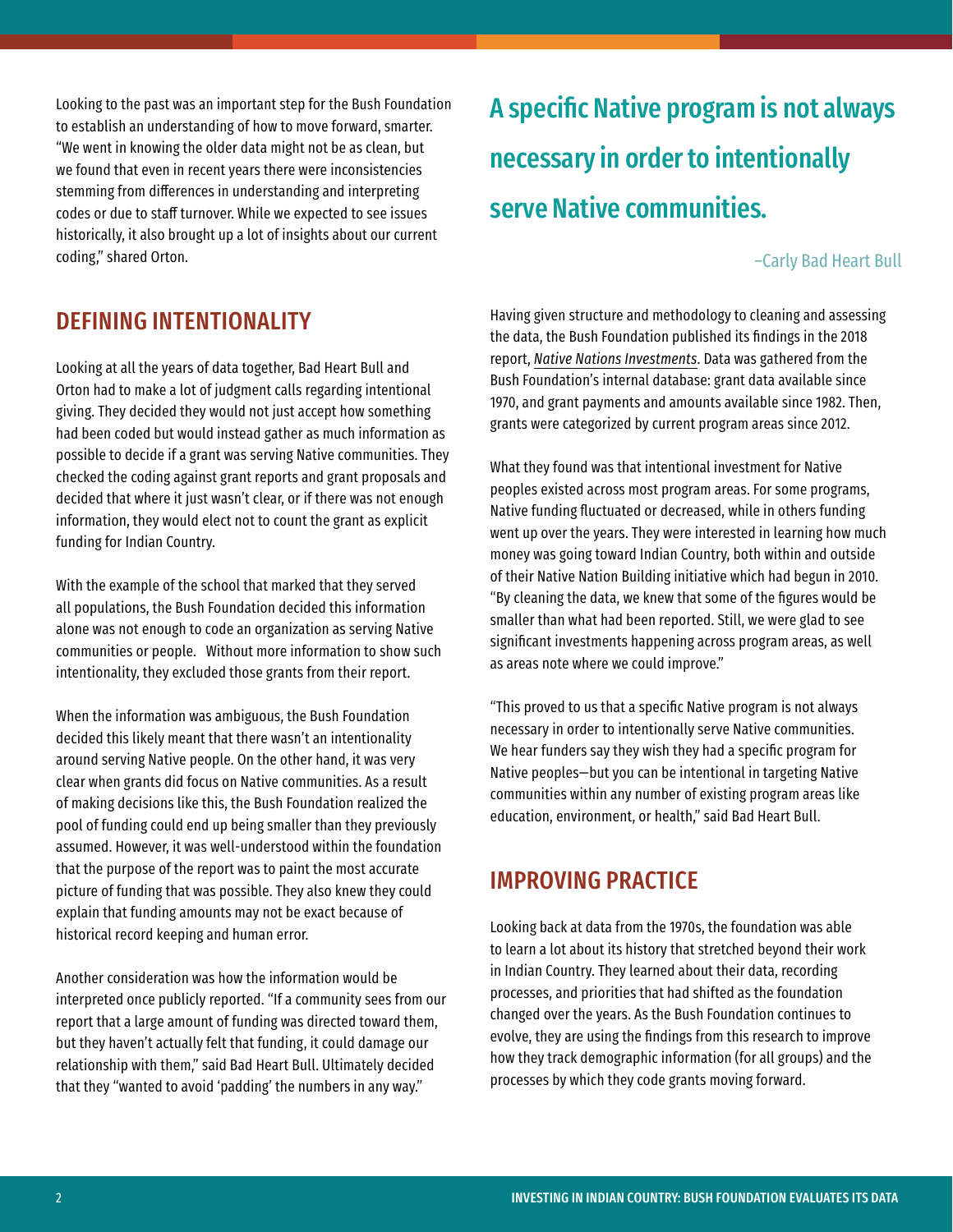

Members of the Bush Foundation's 2017 Native Education Advisory Group discuss the landscape of Native education and promising strategies moving forward in the region.

"We've changed how we train staff in determining whether a grant is serving Indian Country," said Bad Heart Bull. The Foundation initiated annual coding trainings in 2017 and has since incorporated a lens specific to coding for Native communities.

Their first step was to develop a document that clearly defined terminology, and then to walk program officers through examples of how to code grants. After the initial training, they found that, overall, the foundation staff did a much better job of identifying funding, but creating definitions also opened new questions—not just about improving coding but also how to establish a deeper understanding of the programs. "By doing this we've figured out where we need to tighten up our codes in different areas. We are continuing to iterate and improve. We need to keep asking ourselves, 'If we aren't sure about this coding, why is that? How do we need to change the language to make sure we're all coding things the same way?' We need to keep going back, encouraging staff to ask questions when they aren't sure, and reviewing our work," said Orton.

The Bush Foundation is unique in that it does not require tribes to self-identify as existing within U.S. states. For example, even if a tribe is located within South Dakota's borders, they do not have to select South Dakota as the geographic area they serve. This can lead to inconsistencies and potential data gaps when pulling data for South Dakota. While the data can still be pulled by state, staff must be intentional about including the codes for each individual Nation located within the geographic area, rather than solely relying on state codes. The foundation is still iterating on their processes to allow nuance in how grantees identify within sociallyconstructed borders.

"A lot of the nuance has to do with staff not coming from Native communities themselves and not understanding what it means to live on a reservation, live around a reservation, have tribal membership, or live in an urban area as a Native person. These experiences are felt so uniquely," elaborates Bad Heart Bull. "How people consider the place they live, whether by zip code, native nation, city, neighborhood, or state, shows the diversity and complexity of identity and the world we live in. The reality is it is not easy or simple, but we can start by educating ourselves about the complexity."

Bad Heart Bull, a proud member of the Flandreau Santee Sioux Tribe in South Dakota, notes that this work does not have to be done by Native people alone. Native people will understand nuances that others may not, but the work can still happen by non-Native people who are willing to ask questions and take the initiative to be better informed about the communities they work with. "The better informed you can be about that community, the better data you're going to get," said Bad Heart Bull.

The most helpful thing in this process has been creating a culture within the foundation where staff are able to express that they don't know how to code something and are willing to have a conversation about it.

"An unexpected benefit of this has been internal education around Native communities and what it means to serve Native communities," shares Orton. "There is humility involved and we are able to talk about where we make mistakes."

## There is humility involved and we are able to talk about where we make mistakes.

–Erica Orton